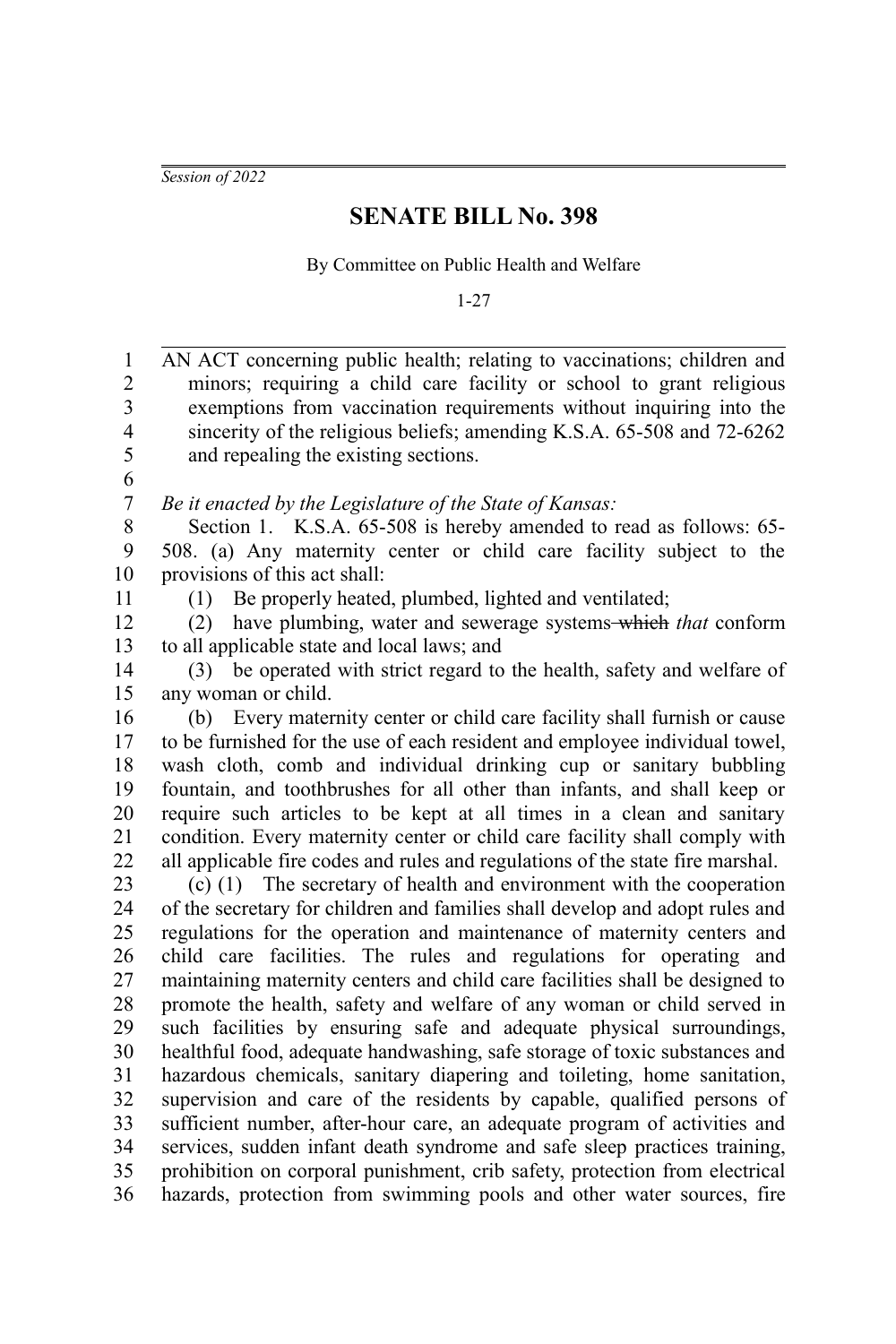drills, emergency plans, safety of outdoor playground surfaces, door locks, safety gates and transportation and such appropriate parental participation as may be feasible under the circumstances. Boarding schools are excluded from requirements regarding the number of qualified persons who must supervise and provide care to residents. 1 2 3 4 5

(2) Rules and regulations developed under this subsection shall include provisions for the competent supervision and care of children in day care facilities. For purposes of such rules and regulations, competent supervision as this term relates to children less than five years of age includes, but is not limited to, direction of activities, adequate oversight including sight or sound monitoring, or both, physical proximity to children, diapering and toileting practices; and for all children, competent supervision includes, but is not limited to, planning and supervision of daily activities, safe sleep practices, including, but not limited to, visual or sound monitoring, periodic checking, emergency response procedures and drills, illness and injury response procedures, food service preparation and sanitation, playground supervision, pool and water safety practices. 6 7 8 9 10 11 12 13 14 15 16 17

(d) In addition to any rules and regulations adopted under this section for safe sleep practices, child care facilities shall ensure that all of the following requirements are met for children under 12 months of age: 18 19 20

(1) A child shall only be placed to sleep on a surface and in an area that has been approved for use as such by the secretary of health and environment; 21 22 23

(2) the sleep surface shall be free from soft or loose bedding, including, but not limited to, blankets, bumpers and pillows; and 24 25

(3) the sleep surface shall be free from toys, including mobiles and other types of play equipment or devices. 26 27

(e) Child care facilities shall ensure that children over 12 months of age only be placed to sleep on a surface and in an area that has been approved for use as such by the secretary of health and environment. 28 29 30

(f) The secretary of health and environment may exercise discretion to make exceptions to requirements in subsections (d) and (e) where special health needs exist. 31 32 33

(g) Each child cared for in a child care facility, including children of the person maintaining the facility, shall be required to have current such immunizations as the secretary of health and environment considers necessary. The person maintaining a child care facility shall maintain a record of each child's immunizations and shall provide to the secretary of health and environment such information relating thereto, in accordance with rules and regulations of the secretary, but the person maintaining a child care facility shall not have such person's license revoked solely for the failure to have or to maintain the immunization records required by this subsection. 34 35 36 37 38 39 40 41 42 43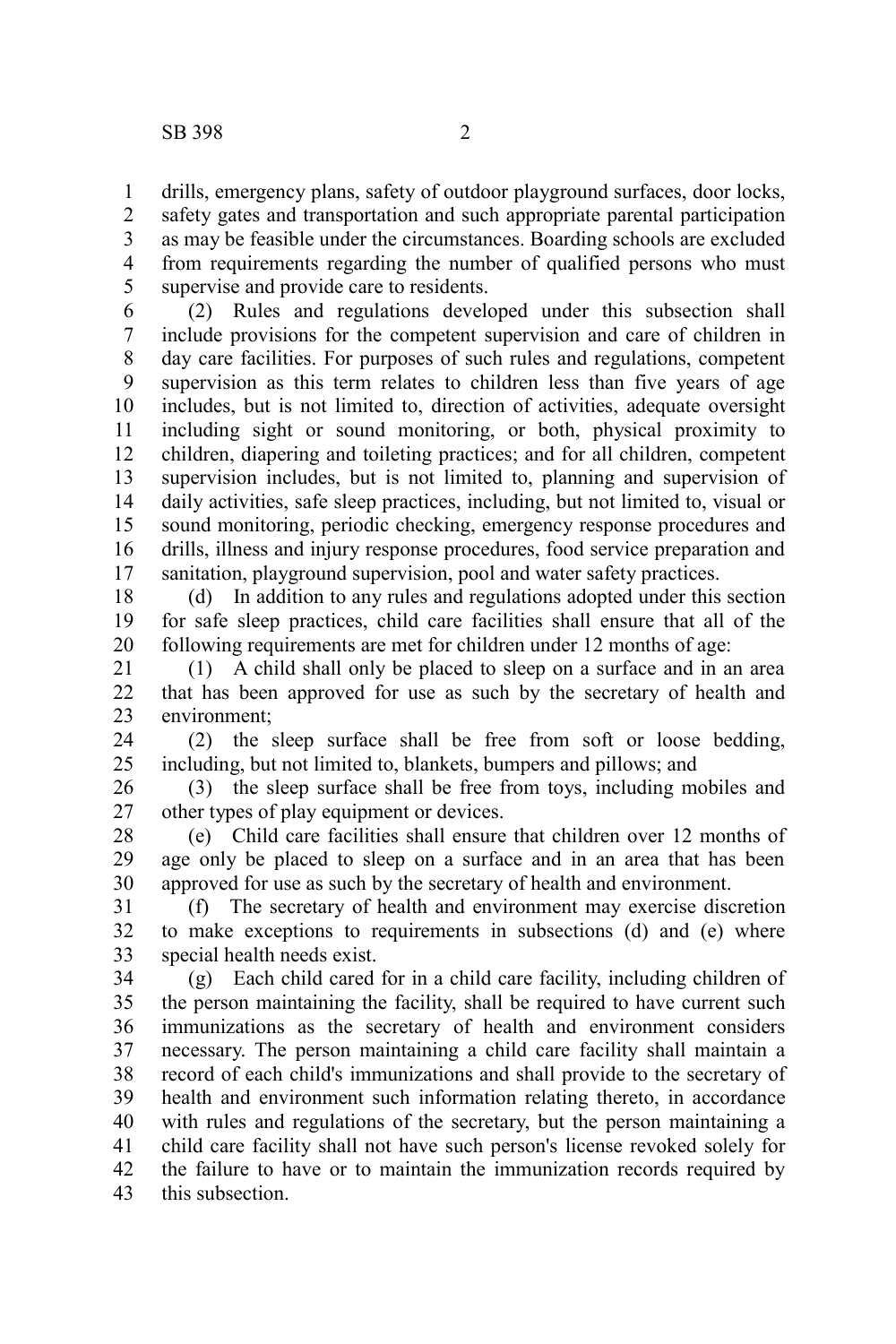## SB 398 3

(h) The immunization requirement of subsection (g) shall not apply if one of the following is obtained: 1 2

(1) Certification from a licensed physician stating that the physical condition of the child is such that immunization would endanger the child's life or health; or 3 4 5

(2) a written statement signed by a parent or guardian that *the requirement would violate sincerely held religious beliefs of* the parent or guardian is an adherent of a religious denomination whose teachings are opposed to immunizations. 6 7 8 9

*(i) The person maintaining a child care facility shall grant an exemption requested in accordance with subsection (h) based on sincerely held religious beliefs without inquiring into the sincerity of the request.* 10 11 12

*(j) As used in this section, "religious beliefs" includes, but is not limited to, theistic and non-theistic moral and ethical beliefs as to what is right and wrong that are sincerely held with the strength of traditional religious views.* 13 14 15 16

Sec. 2. K.S.A. 72-6262 is hereby amended to read as follows: 72- 6262. (a) In each school year, every pupil *student* enrolling or enrolled in any school for the first time in this state, and each child enrolling or enrolled for the first time in a preschool or day care program operated by a school, and such other pupils *students* as may be designated by the secretary, prior to admission to and attendance at school, shall present to the appropriate school board certification from a physician or local health department that the pupil *student* has received such tests and inoculations as are deemed necessary by the secretary by such means as are approved by the secretary. Pupils *Students* who have not completed the required inoculations may enroll or remain enrolled while completing the required inoculations if a physician or local health department certifies that the pupil *student* has received the most recent appropriate inoculations in all required series. Failure to timely complete all required series shall be deemed non-compliance. 17 18 19 20 21 22 23 24 25 26 27 28 29 30 31

(b) As an alternative to the certification required under subsection (a), a pupil *student* shall present: 32 33

(1) An annual written statement signed by a licensed physician stating the physical condition of the child to be such that the tests or inoculations would seriously endanger the life or health of the child,*;* or 34 35 36

(2) a written statement signed by one parent or guardian that the *requirement would violate sincerely held religious beliefs of the child-is an* adherent of a religious denomination whose religious teachings are opposed to such tests or inoculations. 37 38 39 40

(c) *The board of education of a school district shall grant an exemption requested in accordance with subsection (b) based on sincerely held religious beliefs without inquiring into the sincerity of the request.* 41 42 43